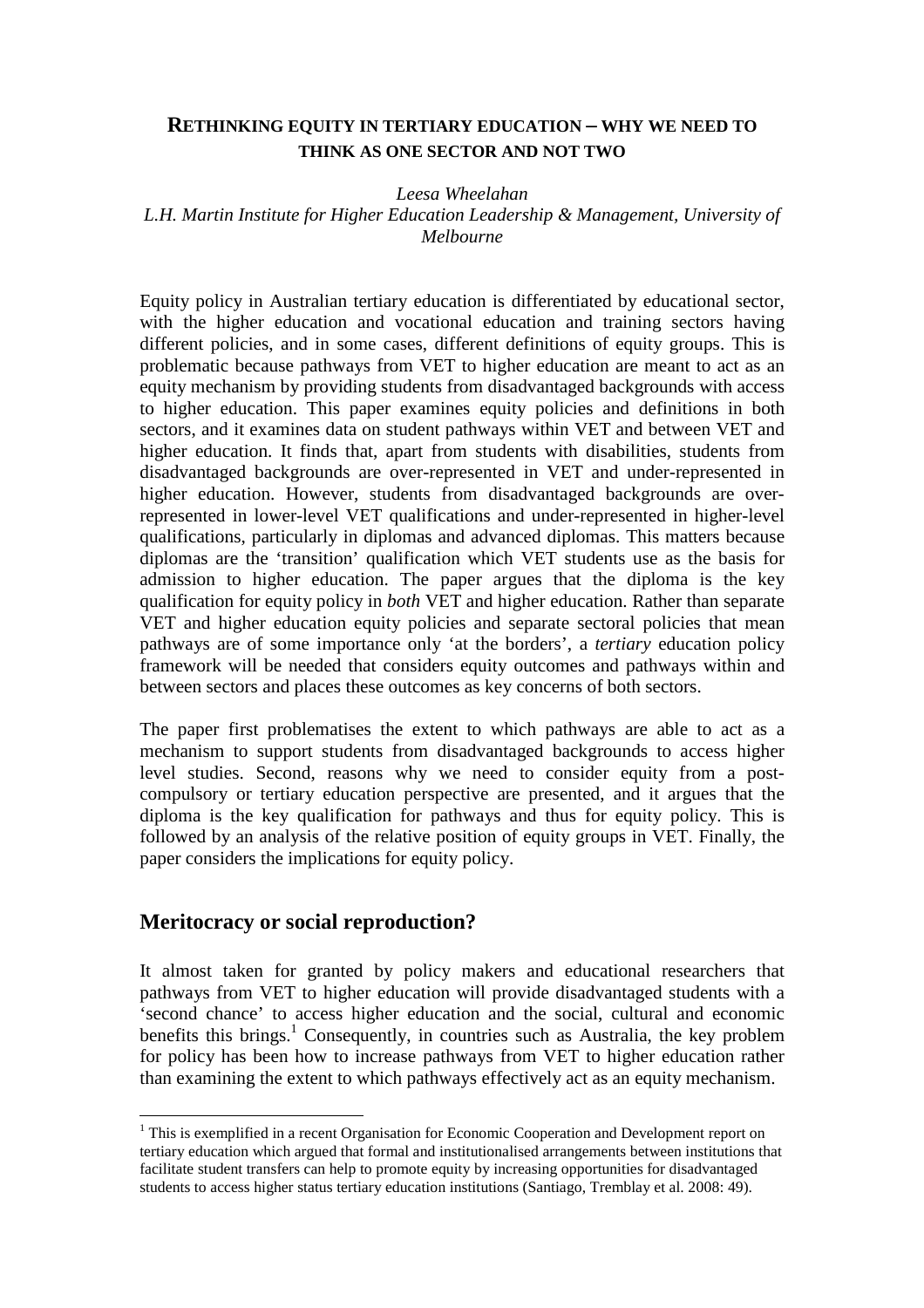Pathways are rarely problematised because they can be supported by those with opposing theoretical premises, although for different reasons. Moore (2004) broadly distinguishes between liberal and social reproduction theoretical analyses of education. Both agree that the purpose of education is to act as mechanism for social selection and socialisation, however liberal theorists think that this contributes to social cohesion based on meritocratic principles, while social reproduction theorists are more critical and think that this contributes to the reproduction of inequality and existing social power relations (Brennan and Naidoo 2008). Liberal theorists emphasise the development of human capital, civic values, a meritocratic selection system and open societies characterised by social mobility. Social reproduction theorists emphasise the way education contributes to reproducing existing power relations thus reinforcing privilege and dominance (to those that have, more shall be given) (Moore 2004). In citing Moore, Brennan and Naidoo (2008: 289) explain that "these two theoretical positions are not necessarily contradictory: reproduction may occur but it does not have to be *perfect*."

Pathways are seen as one way of resolving the tension between meritocratic discourses and social justice principles. Our education systems are meant to be meritocratic but they fall short of achieving this goal, as evidenced by the underrepresentation of disadvantaged students in higher education. For liberal theorists, pathways provide a 'second chance' that will help overcome social disadvantage and thus ensure education is indeed meritocratic. In contrast, pathways may provide social reproduction theorists with mechanisms to challenge the intrinsically unfair structure of education and hegemonic power relations, and so the focus is on addressing the elitism of universities and their reluctance to take more pathways students.

This paper argues that while pathways *may* contribute to equity, it cannot be taken for granted that they *will* do so. The concept that student transfers from the lower status, 'second' sector of tertiary education to higher status universities promote social opportunity and mobility was first problematised in 1960 in a now famous article by Burton Clarke. He argued that community colleges in the United States can contribute to 'cooling out' students' aspirations to go to four year colleges so that they are diverted from their original goals and instead embrace more 'realistic' outcomes. This process occurs through 'substitute achievement, gradual disengagement, denial, consolation, and avoidance of standards' (Clark 1960: 569). Grubb (2006: 33) argues this need not always be so, and he says that students' aspirations can be 'heated up' as well as 'cooled out'.

We don't have a very good understanding of VET students' aspirations in Australia. Bett et al. (2008) found in a study of students in years 9-12 in Melbourne's western region that students from low SES backgrounds had high aspirations to go to university, even if they were not as high as those from high SES backgrounds. They also found that the number of students from schools in the western region who went to university was lower than the number who had aspirations to do so, and they called this the aspiration gap. Many of these students would go to VET, but we don't know what happens to their aspirations once there. This study alerts us that we need to challenge the taken for granted assumption in Australia that students from low SES backgrounds don't aspire to higher education. We need a better understanding of VET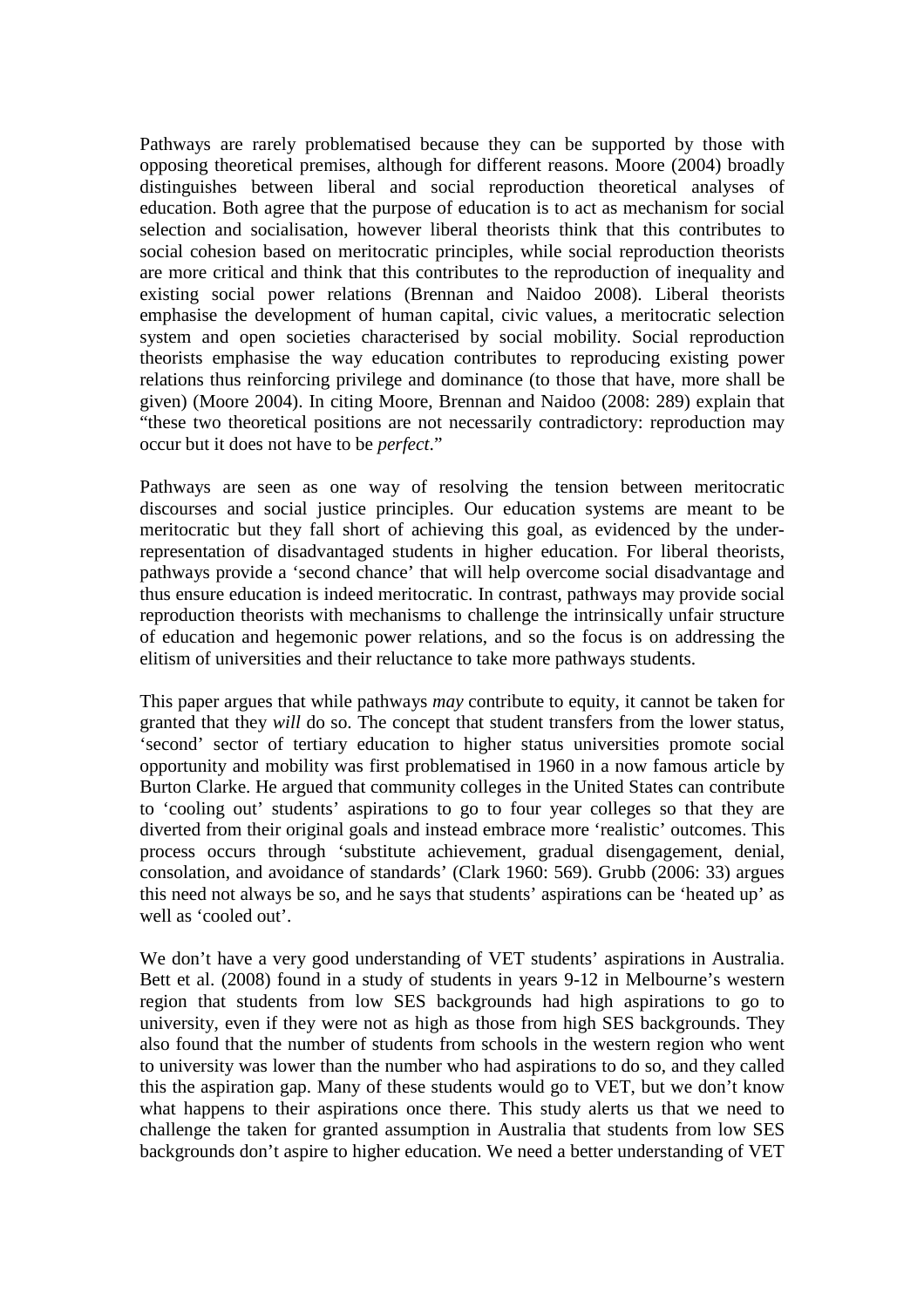students' aspirations more broadly to see if they are cooled out or heated up by their participation in VET.

We also need strategies to ensure VET students' aspirations are heated up if pathways are to act as an equity mechanism for disadvantaged students. We cannot focus *just* on the entry policies of universities, although this is important. As explained below, a key issue for equity policy for *both* sectors is how to get students from equity groups into diplomas because this will provide them with the benefits of higher level VET qualifications, and it will provide them with access to higher education. If students from equity groups are concentrated in low level VET qualifications then arguably VET is not contributing to social justice, but rather to entrenching social disadvantage – in both VET and higher education. Both liberal and social reproduction theorists thus need to focus on what happens in VET, as well as what happens in universities.

# **Why the diploma is the key**

The Australian government has set ambitious targets in all sectors of education. It wants to increase the school retention rate, halve the gap for Indigenous students in Year 12 (or equivalent), double the number of VET higher qualifications completions, raise the proportion of students from a low socio-economic (SES) background in higher education, and raise the proportion of the population aged between 25-34 years with a degree (Commonwealth of Australia 2009: 12). Each sector relies on the other to fulfil these targets, because there needs to be a bigger pool of qualified applicants at every level to fulfil higher level targets. Pathways consequently need to be at the centre of qualifications in all sectors, and not just at the margins.

The diploma is the key to pathways because it is the main qualification that students use to access higher education. Generally speaking, VET students who apply for place in a university are offered places at a similar rate to other categories of non-school leaver applicants, at least up until 2008 (Wheelahan 2009:  $8$ ).<sup>2</sup> This has been the case up to now, but it must be monitored to make sure that VET articulators continue to get access as demand for higher education places increases as a consequence of the worsening economy.

Stanwick's (2006: 31-32) work shows that young people are using diplomas and advanced diplomas as pathways to university. In 2003, around 32% of diploma and advanced diploma graduates aged between 15-24 years went on to study at university, and in some business sub-fields of education this was as high as 54%. In the same year, just over 30% of students commencing degrees aged 25 years and over had a diploma or above, $3$  which shows that older students are also using diplomas as a stepping stone to higher education.<sup>4</sup>

 $\overline{a}$ 

 $2<sup>2</sup>$  At least, this is the case in Victoria and NSW which were the only two states in 2008 to make this information publicly available on their websites (Wheelahan 2009: 8). In Victoria students with completed TAFE diplomas did not receive as many offers in 2008 as did school leavers, but they received similar offer rates compared to those with completed and incomplete higher education qualifications.<br><sup>3</sup> Derived from

Derived from Stanwick (2006: Table 7, p. 17).

<sup>&</sup>lt;sup>4</sup> In 2003, 14% of VET diploma and advanced diploma graduates aged 25 and over went on to study a degree (Stanwick 2006: 31-32). While this is lower compared to younger students, it must be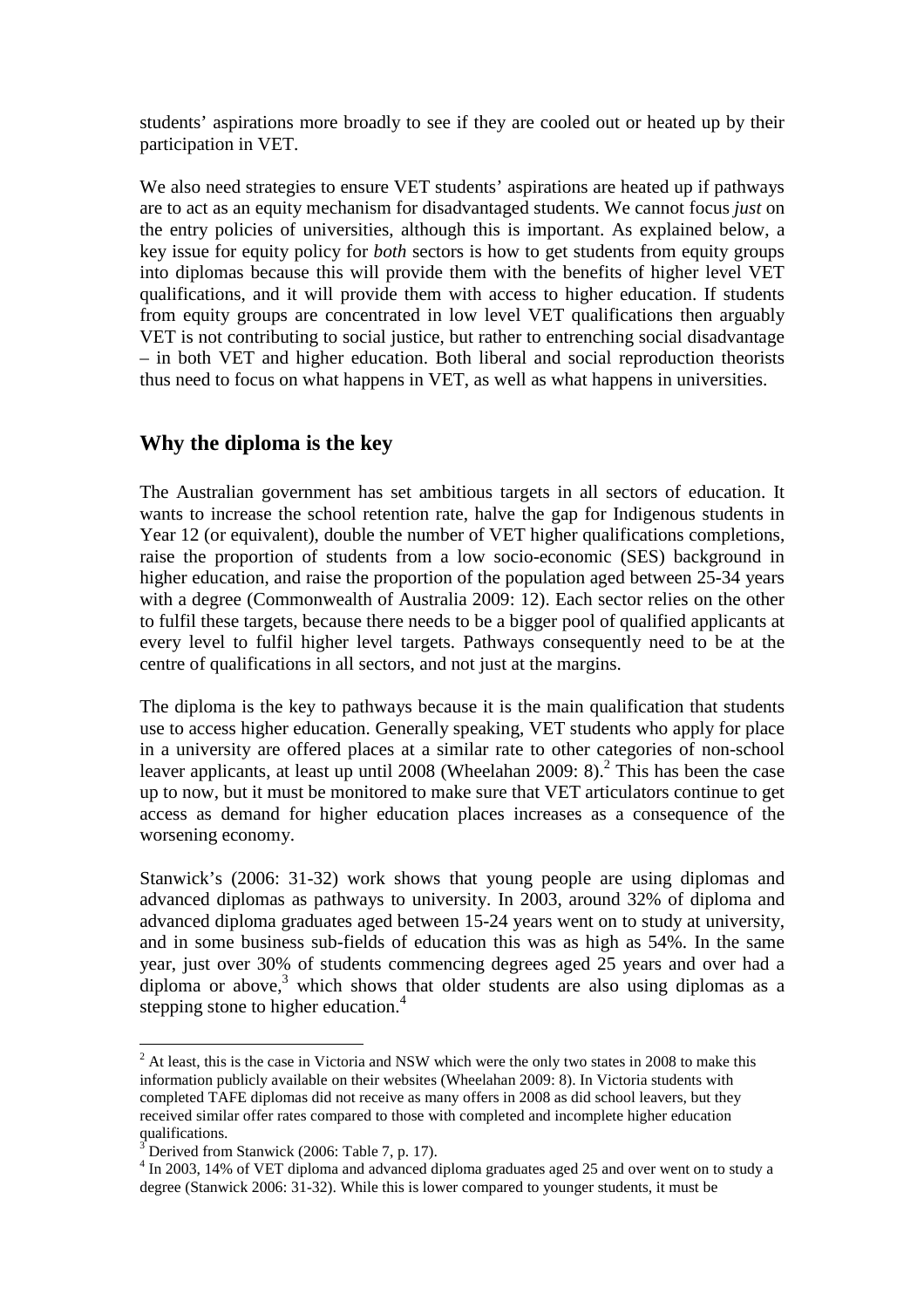However, the overall percentage of students in higher education with diplomas and advanced diplomas as their prior highest qualification has declined from 2003, which is the year cited by Stanwick. In 2003, almost 14% of students commencing undergraduate higher education had a prior completed TAFE qualification, compared to just over 10% in 2007. This may in part reflect increased access by other types of applicants to higher education, but it may also be because student enrolments in VET diplomas and advanced diplomas have remained static (at around 10% of all VET students) or declined from 2003, and this is particularly marked in some states and some fields of education (Karmel 2008).<sup>5</sup>

## **Participation of equity groups in VET**

It is well understood that the main equity groups are under-represented in higher education and that they are over-represented in VET, with the exception of students with disabilities who are under-represented. This is illustrated in Table 1

**Table 1: Participation rate of equity groups in HE in 2007 & VET in 2008 & proportion in general population** 

| m mm in 2007 we will m 2000 w proportion in general population |                       |                       |                      |  |  |  |  |  |  |
|----------------------------------------------------------------|-----------------------|-----------------------|----------------------|--|--|--|--|--|--|
| Equity                                                         | participation<br>2007 | 2008<br>participation | Proportion % in      |  |  |  |  |  |  |
|                                                                | rate % in HE          | rate % in VET         | general population * |  |  |  |  |  |  |
| Non-English speaking background $\wedge$                       | 3.8                   | 14.6                  | 3.7 HE/15.6 VET      |  |  |  |  |  |  |
| Students with disabilities ^^                                  | 4.1                   | 5.9                   | 8.0 HE/20.0 VET ^^   |  |  |  |  |  |  |
| Rural/Regional#                                                | 18.1                  | 38.3                  | 25.4                 |  |  |  |  |  |  |
| Remote#                                                        | 1.1                   | 4.6                   | 2.5                  |  |  |  |  |  |  |
| Low SES                                                        | 15.0                  | 28.8 in 2001          | 25.0                 |  |  |  |  |  |  |
| Indigenous                                                     | 1.3                   | 4.3                   | 2.2                  |  |  |  |  |  |  |

See Notes on Table 1 in Appendix one

 $\overline{a}$ 

However, the data about equity groups in VET are not straight forward. This is illustrated in Table 2 below. If equity groups had their proportionate share of VET qualifications, around 10% of students in each group should be studying in diplomas or above, and around 11% should be studying certificate IVs, and so on. This is also applicable for lower-level VET qualifications where just over 22% of all VET students are enrolled in certificates I and II. In contrast, 32% of all low SES students are enrolled in these qualifications as are around  $27\%$  of all rural/remote students,<sup>6</sup> almost 31% of all students with disabilities, and almost 40% of all Indigenous students. Students from a low SES background are a designated equity group in higher education, but not in VET. It has been assumed that VET pathways have provided low SES students with access to higher education; however they only do so to a modest extent. In 2007, around 20% of students admitted to undergraduate programs in universities on the basis of prior VET studies were from a low SES

remembered that the VET sector has more older students than younger students, and overall VET has many more students than the higher education sector.

<sup>&</sup>lt;sup>5</sup> The NCVER (2009: Table 4) shows that almost 11% of VET students were enrolled in diplomas or above in 2003, and just over 10% were enrolled in these qualifications in 2008.

 $6$  The regional/remote categories are calculated differently in tables 1 and 2 so HE could be compared to VET in Table 1. The reference value in the community for the Rural/Remote group in Table 2 is 19.4% so they are over-presented in lower VET qualifications and under-represented in higher VET qualifications. See the notes on Table 2 in the appendices for an explanation about the way is category includes 'outer regional, remote and very remote' is derived.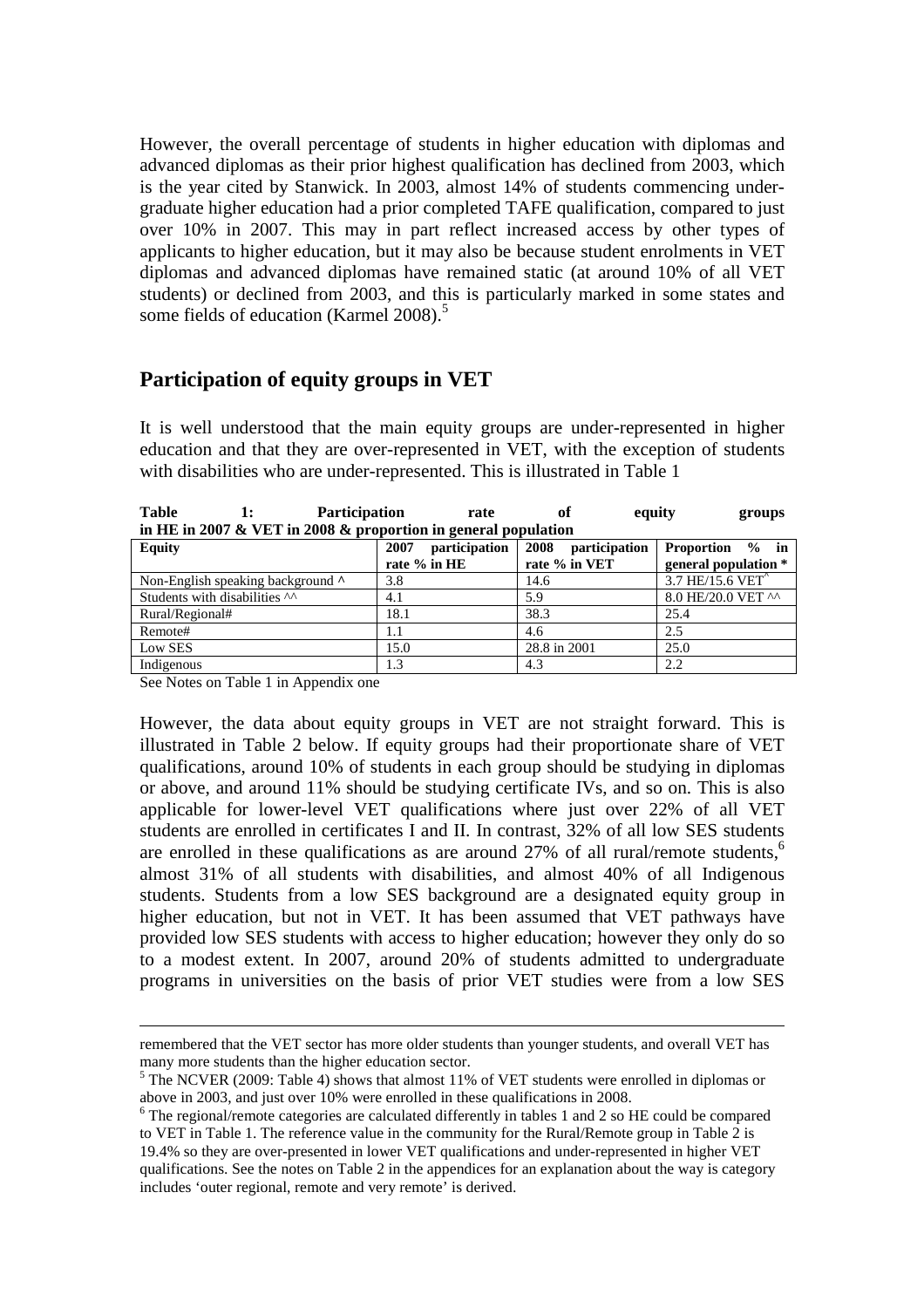background, not much more than the 17% of all students overall, and lower than the 25% they should be (Wheelahan 2009).

|                                 | Dip<br><sub>or</sub><br>higher | <b>Cert IV</b> | <b>Cert III</b> | Certs<br>I & II | <b>Other</b> |
|---------------------------------|--------------------------------|----------------|-----------------|-----------------|--------------|
| Low SES in $2001*$              | 6.8                            | 9.2            | 19.5            | 31.8            | 32.6         |
| Non-English speaking background | 16.8                           | 11.5           | 24.6            | 24.3            | 22.8         |
| Rural/Remote **                 | 4.6                            | 9.4            | 32.6            | 27.4            | 25.9         |
| Students with disabilities      | 8.3                            | 9.5            | 22.2            | 30.7            | 29.3         |
| Indigenous students             | 3.6                            | 7.2            | 26              | 39.6            | 23.5         |
| <b>All VET students</b>         | 10.1                           | 11.2           | 30.6            | 22.3            | 25.9         |

**Table 2: Share of qualification level by VET equity group in 2008** 

See Notes on Table 2 in Appendix one

## **Outcomes from VET pathways**

VET measures graduate outcomes by the percentage of graduates who were in employment *and/or* further study post-training; the percentage who were in employment; and the percentage who were in further study. The tables that follow present the outcomes for government funded TAFE graduates rather than all publicly funded graduates because the data are more extensive. Table 3 shows that overall, the percentage in employment *and/or* further study declined by almost 6% from 2003 – 2009. The percentage in employment is not much different, while the percentage in further study declined by almost 8% (NCVER 2009: Table 2). The employment rate dropped from 2008 – 2009, reflecting the declining economy, and while the further study rates increased by 2.6% over the last two years, they have not reached the high point in 2003. The proposition that the high study rate in 2003 may have been an anomaly is not supported: the further study rates in 2001 and 2002 were quite high, almost 39% and 40% respectively – so the trend was up to 2003, and then down.

| <b>Table</b>                                            | 3:<br>Employment                   |                       | &                     |                       | further               |                       | study                 |                       | outcomes                  |  |
|---------------------------------------------------------|------------------------------------|-----------------------|-----------------------|-----------------------|-----------------------|-----------------------|-----------------------|-----------------------|---------------------------|--|
| for government funded TAFE graduates $2003 - 2009 \#$ ^ |                                    |                       |                       |                       |                       |                       |                       |                       |                           |  |
|                                                         |                                    | 2003<br>$\frac{0}{0}$ | 2004<br>$\frac{0}{0}$ | 2005<br>$\frac{6}{9}$ | 2006<br>$\frac{6}{9}$ | 2007<br>$\frac{6}{6}$ | 2008<br>$\frac{0}{0}$ | 2009<br>$\frac{6}{9}$ | % difference<br>2007-2003 |  |
| training                                                | Employed or in further study after | 92.3                  | 85.7                  | 87.8                  | 86.7                  | 88.3                  | 88.5                  | 86.4                  | $-5.9$                    |  |
| Employed after training                                 |                                    | 73.9                  | 74.6                  | 76.5                  | 77.4                  | 78.8                  | 78.2                  | 74.7                  | $+0.8$                    |  |
| In further study after training                         |                                    | 43.3                  | 32.4                  | 35.1                  | 32.8                  | 32.8                  | 35.4                  | 35.4                  | 7.9                       |  |

See Notes on Table 3 in Appendix one

 $\overline{a}$ 

The decline in the further study rate can partly be explained by the very strong labour market in Australia until the global financial crisis. Demand for tertiary education declines when there are skill shortages and strong demand for labour. So, while this can in part account for the decline in further study outcomes, it also partly accounts for the increase in employment outcomes for VET graduates from 2003 until 2008, and the decline in 2009. Indeed, of those graduates seeking an employment outcome, 75.3% were employed *prior* to training in 2008, compared to 72.7% in 2003 – a rise of 2.6%.<sup>7</sup> The further study outcomes are worrying because one purpose of VET

 $<sup>7</sup>$  It must be noted that the 'gap' between those who worked prior to study and those who were</sup> employed after study increased from 2003 – 2008. The 2003 percentage for those employed prior to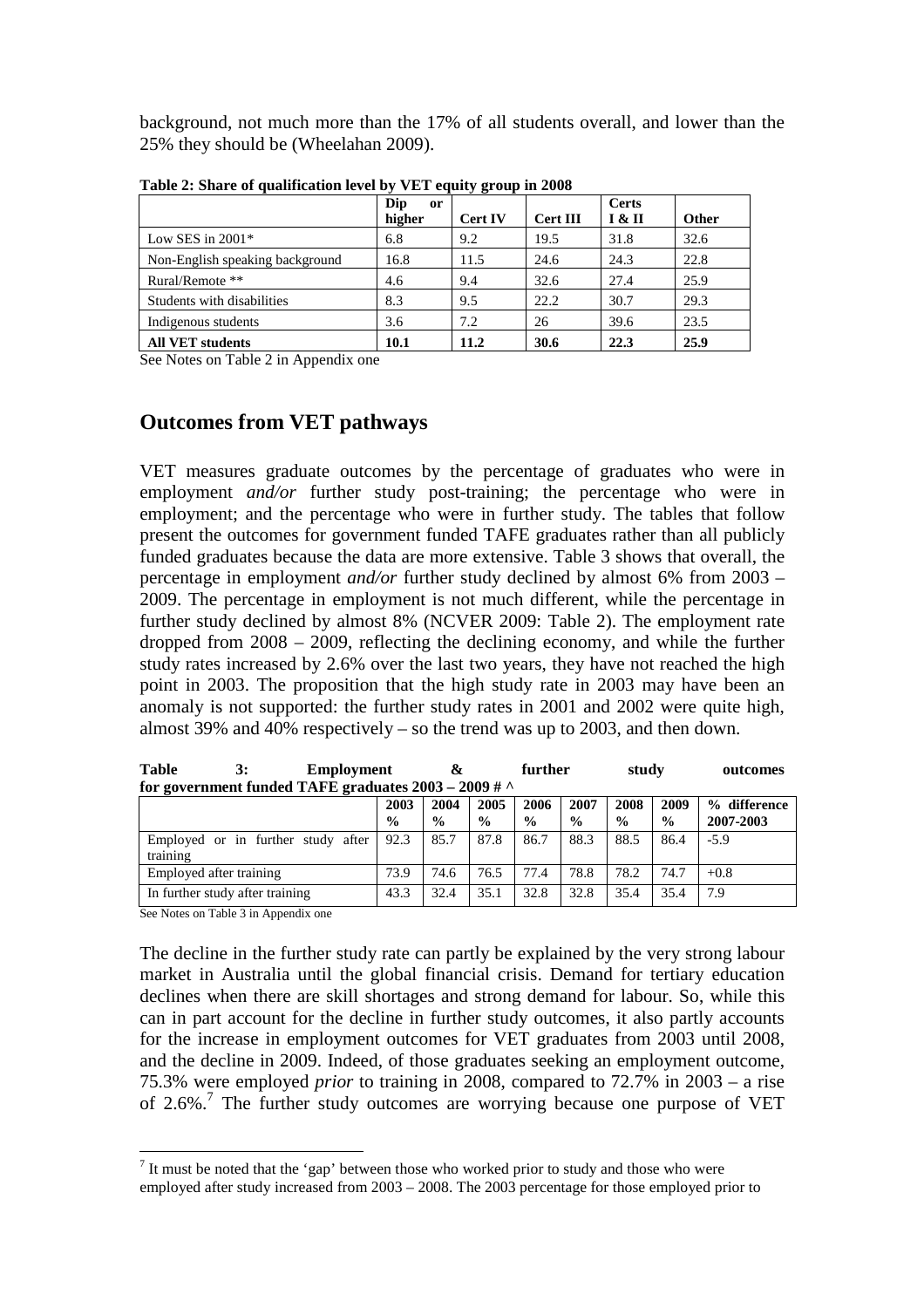qualifications is to provide access to higher level qualifications for efficiency reasons by 'upskilling' the workforce, but also for equity reasons as discussed above.

The strong labour market does not, however, account for the outcomes all groups of VET graduates. Some 17.8% of 2008 government funded TAFE graduates indicated that the reason they embarked on their VET program was for a personal development outcome (DEEWR 2009: Table A2.1). The employment rate for this group rose by 1.8% from 2003-2008, while the further study outcome declined by  $7.2\%$ .

The outcomes for graduates aged between 15-19 years, as shown in Table 4, are particularly worrying. Going back further to 2001 shows that the employment rate after training for this group declined by almost 3% from 2001 – 2008, while the percentage who were employed or were in further study declined by just over 5%. The peak in the rate of those who were employed or in further study was in 2003, and this declined by 7.2% to 2008. While other age groups also experienced a decline in those who were employed or in further study from 2003, they generally had stronger growth in the percentage employed after training, at least up until 2008.

| <b>Table</b> | <b>Employment</b>                                                               | further | study | outcomes |
|--------------|---------------------------------------------------------------------------------|---------|-------|----------|
|              | for government funded TAFE graduates $2003 - 2008$ aged between $15 - 19$ years |         |       |          |

|                                                | 2001<br>$\frac{0}{0}$ | 2002<br>$\frac{0}{0}$ | 2003<br>$\frac{0}{0}$ | 2004<br>$\frac{0}{0}$ | 2005<br>$\frac{0}{0}$ | 2006<br>$\frac{0}{0}$ | 2007<br>$\frac{0}{0}$ | 2008<br>$\frac{0}{0}$ | 2008-<br>2001<br>$\frac{0}{0}$ |
|------------------------------------------------|-----------------------|-----------------------|-----------------------|-----------------------|-----------------------|-----------------------|-----------------------|-----------------------|--------------------------------|
| Employed after training                        | 73                    | 71                    | 68.7                  | 68.3                  | 70.8                  | 71.5                  | 69.9                  | 70.2                  | $-2.8$                         |
| Employed or in further study after<br>training | 90                    | 89                    | 92.1                  | 83.6                  | 86.8                  | 85.1                  | 84.3                  | 84.9                  | -5.1                           |

See Notes on Table 4 in Appendix one

 $\overline{a}$ 

Karmel (2007: 20) explains that overall, employment outcomes for young people have been quite good, but this is to be expected seeing that they are in transition and we would expect their employment rates to improve. Completing VET does make a difference however, because young VET graduates have better employment outcomes than those who only complete modules. In contrast, the further study outcomes for young people in VET aged under 25 are not as good. While 40% of young VET graduates in 2004 proceeded to further study in 2005 (Karmel 2007: Table 18),  $9 \text{ only}$ a minority actually complete a qualification and so qualify as a graduate. Karmel (2007: 25) explains that:

Completion rates are variable, and 12% of students have no recorded achievement at all.<sup>10</sup> Relatively few young people graduate at certificate III or higher, and only a small proportion of people undertaking certificates I and II complete the qualification and move on to further training. (Karmel 2007: 25)

training is from DEEWR (2008: Table A2.2), while the percentage for 2008 is from DEEWR (2009: Table 2.2). I don't have the percentages for those employed prior to training for 2009.

 $8$  Source for 2003 is DEEWR (2008: Table 2.4), source for 2008 is DEEWR (2009: Table A2.4).

<sup>&</sup>lt;sup>9</sup> Of these, 25% went to university, around 53% went to TAFE, and a further 20% went to other VET providers (derived from Karmel 2007: Table 18).

<sup>&</sup>lt;sup>10</sup> This means that 12% of those aged between  $15 - 19$  years 'have not passed a single subject in their period of study.' (Karmel 2007: 17).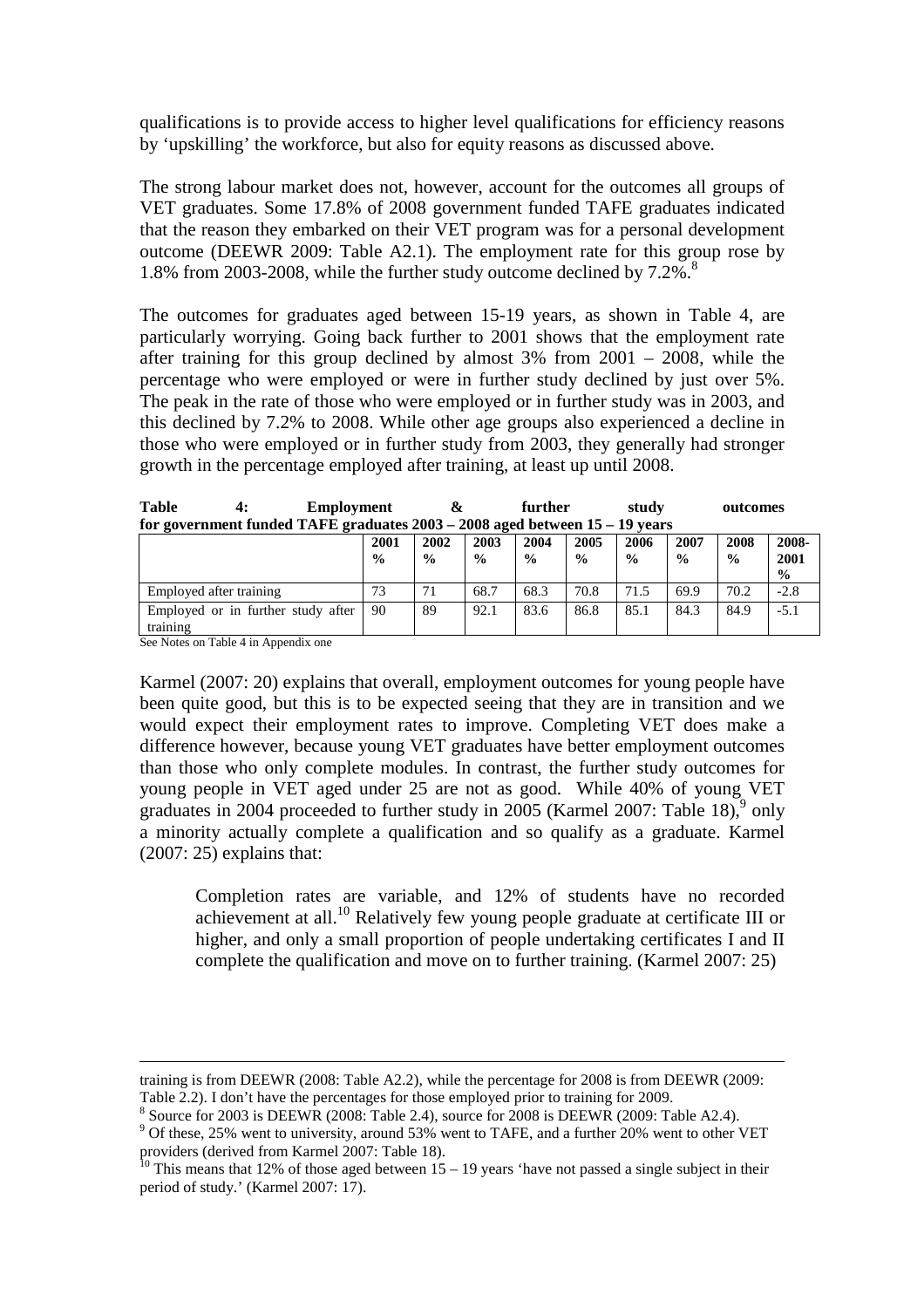# **Outcomes from certificates I and II**

 $\overline{a}$ 

The outcomes for young people undertaking Certificates I and II are particularly poor.<sup>11</sup> The data are a bit old (2002/2003), and they have not been updated in the same form by the NCVER, but there is no reason to think that it has improved, particularly in light of the decline in employment and further outcomes for VET graduates aged between 15-19 years discussed earlier. In summary, the findings for those students aged between 15-24 years are that:

- 32.9% will complete a certificate I, and 42.5% will complete a certificate II;
- 14.5% of all certificate I students will complete a further qualification, as will 27.4% of all certificate II students;
- 'reasonable' proportions of 15-19 year old certificate I and II graduates will gain fulltime employment, although fewer than certificate III graduates;
- certificate I graduates aged 20-24 years have very poor employment outcomes; certificate II graduates have better outcomes, but these are much worse than certificate III graduates; and,
- the outcomes for those who do not complete are commensurably worse across all dimensions (Stanwick 2005).

The findings for mature aged students aged 25 years and over undertaking certificates I and II are worse:

- around 24% of certificate I and II students will complete, except for those aged between 25 – 44 years undertaking certificates II who have a higher projected completion rate of almost 30% (Stanwick 2006: 14);
- 10-15% of mature aged certificate I and II students will proceed to study at a higher level;
- Small proportions of graduates and subject completers who were not employed prior to training were in fulltime or part-time jobs after training; however, the fulltime employment rates were not much better for certificate III graduates; and,  $^{12}$
- 35% and 39% of certificate I and II graduates aged between 25-44 years have a certificate III or above as their prior highest level of education, as do 43% and 42% of certificate I and II graduates aged 45 years and over. (Stanwick 2006: 13)

Some mature aged graduates with higher level qualifications enrol in certificates I and II for employment related reasons, but this is a minority and the outcomes for these

 $11$  VET certificates I and II are divided between vocational qualifications designed to equip students with basic vocational skills and knowledge as preparation for work in particular industries, to support career advancement, and to provide pathways to further study. The second category consists of preparatory qualifications designed to provide students with basic literacy and numeracy skills, and basic skills in job-seeking, employment and personal survival (Stanwick 2005: 19). The latter are called 'mixed field' enrolments and they constitute about 47% of enrolments of young people in certificate I and about 10% of enrolments in certificate II. The outcomes for young people in mixed field programs are even poorer than for certificate I and II students overall. Only 24% will complete a certificate I and 28% will complete a certificate II (Stanwick 2005: 21).

<sup>&</sup>lt;sup>12</sup> As with younger students, the outcomes for adults undertaking mixed-field certificates are much worse. The completion rate for those undertaking a certificate I is around 17-16%, while around 32- 30% of those undertaking a certificate II will complete. However, mixed field non-completers have the lowest subject pass rate.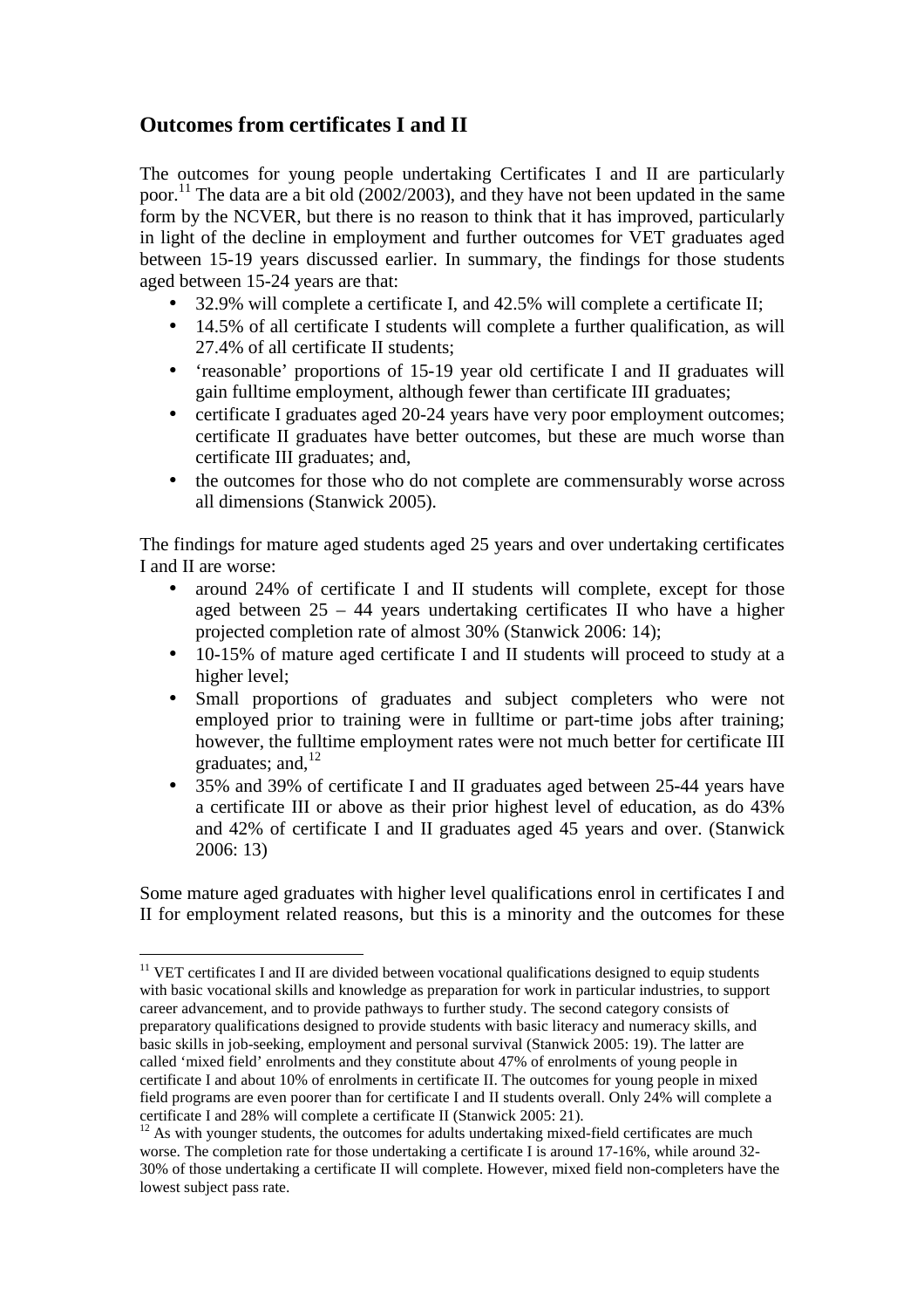students are good. Overall though, the employment outcomes for those who already have a certificate III or above from undertaking lower level qualifications are very poor (Karmel and Nguyen 2006). It is likely that many of these students are required to participate in lower level VET qualifications as part of 'welfare to work' policies. Arguably, it may be that rather than contributing to long-term employment and providing pathways to higher level studies, these programs are instead contributing to 'churn' in low-skilled, short-term and insecure employment, without providing the basis for further study (Barnett and Spoehr 2008).

These outcomes are sobering. Certificates I and II are meant to provide pathways to work and further study, particularly for disadvantaged students who require foundational knowledge to make these transitions. They do neither effectively. To reiterate: these are the qualifications where students from equity groups are overly concentrated. The decline in further study outcomes is also sobering. It is difficult to see how government targets for educational participation and achievement can be reached without measures to encourage pathways within VET. It is also difficult to see how pathways can support social inclusion with outcomes such as these.

# **Implications for equity policy**

The implications of the above analysis are that we need a tertiary education equity policy and not just VET and higher education equity policies. Just as the government's targets for educational participation and achievement cannot be considered separately by each sector, nor can equity policy be considered independently. More nuanced and coherent tertiary education equity policies are needed that focus on educational progression for students from disadvantaged backgrounds from lower level VET qualifications to higher level qualifications, particularly *to* diplomas and *from* diplomas to degrees. Consequently, this is an issue for higher education as much as it is for VET. Just as universities are expected to work with schools to raise students' aspirations for study in higher education, they will also need to work with TAFE and other VET providers in the same way.

We need consistent tertiary education policy with consistent definitions of equity groups in VET and higher education, even though the sectors will have different targets. There is a need for further differentiation of equity targets *within* VET to focus on pathways to higher level VET for students from disadvantaged backgrounds. Low SES students need to be designated as an equity group in VET so that policy attention can be focused on their progression to higher level VET qualifications.

The Australian and state governments need advice if they are to develop coherent tertiary education equity strategies, yet existing arrangements are sectorally based. So too is equity research in Australia which is mostly differentiated by sector and this does not provide us with the insights we need to support students' transitions between sectors. Moreover, the emphasis in much VET equity research is on retention and successful completion of qualifications and not on transition to higher level VET qualifications or to higher education qualifications.

The nature of curriculum in VET qualifications is also an equity issue. They need to emphasise educational progression as well as occupational outcomes and provide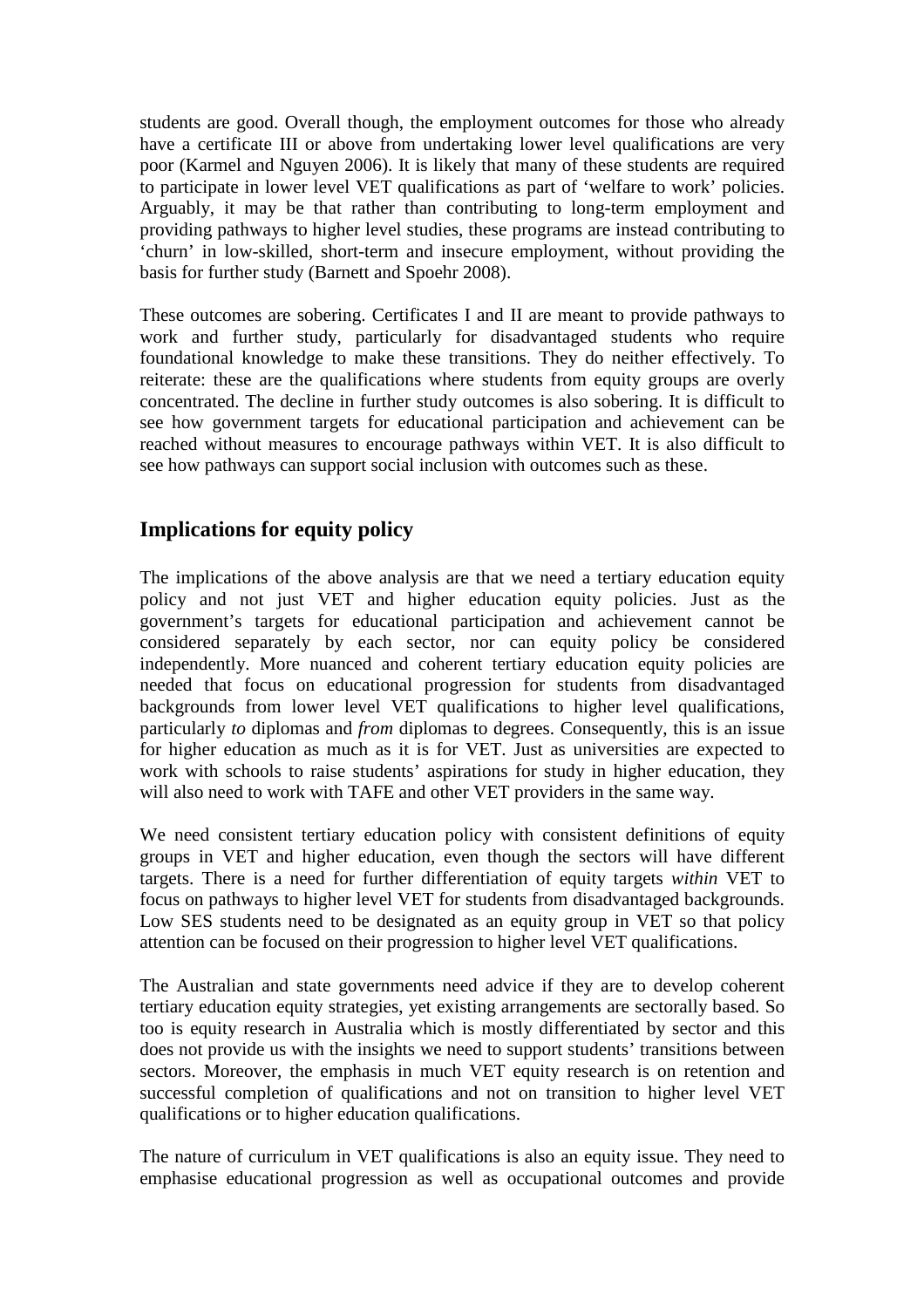students with the knowledge and skills they need to study at a higher level. This is essential if we are to increase student traffic on pathways, achieve government participation targets, and contribute to equity objectives. In particular, this analysis suggests that certificates I and II do not meet their intended purposes and that they need to be rethought and redesigned in a process involving stakeholders from welfare departments and organisations so that welfare to work policies do not subvert VET qualifications by focusing on 'work-first' – any work regardless of how short-term and contingent it is. Rather, these VET qualifications should be about foundational skills and pathways.

# **Conclusion**

Access to education is important not just because of its contribution to the labour market, it is also important because it contributes to social inclusion. Of course, the two are related because a socially inclusive society makes better use of the talents and capacities of its citizens, but social inclusion is more than this. A socially inclusive society helps to develop social capital and communities that are tolerant, inclusive, and resilient and able to accommodate change. It provides fair opportunities for all to develop their potential and supports those who are disadvantaged to gain their share of these opportunities. So, an educational system must be judged by the opportunities it provides for its citizens, how these opportunities are distributed and the way they support social mobility. An educational system must also be judged by the extent to which it engages its citizens in learning, particularly the most socially disadvantaged, so they can take advantage of these opportunities.

The sectors cannot improve the outcomes for students from disadvantaged groups unless they work together. This is a new way of thinking about the relationship between VET and higher education – higher education is, in some ways, dependent on VET and on schools because it needs pathways from both to achieve its own targets. In considering lifelong learning, the Organisation for Economic Development and Cooperation (OECD) (1998: 10) explains that:

The issue is not simply co-ordination across sectors, institutions and programs and greater recognition of the value of different forms of learning, but unified and coherent policies which treat the first years of tertiary education as one element in a much longer cycle, stretching back to schooling and forward to advanced study and continuing education over the life cycle. As yet, policy development has not proceeded as far as it needs to in these directions.

This also applies to equally to equity policy, which is, arguably, a key pillar of lifelong learning – we just have to work out how to develop consistent tertiary education policies and frameworks to support these outcomes.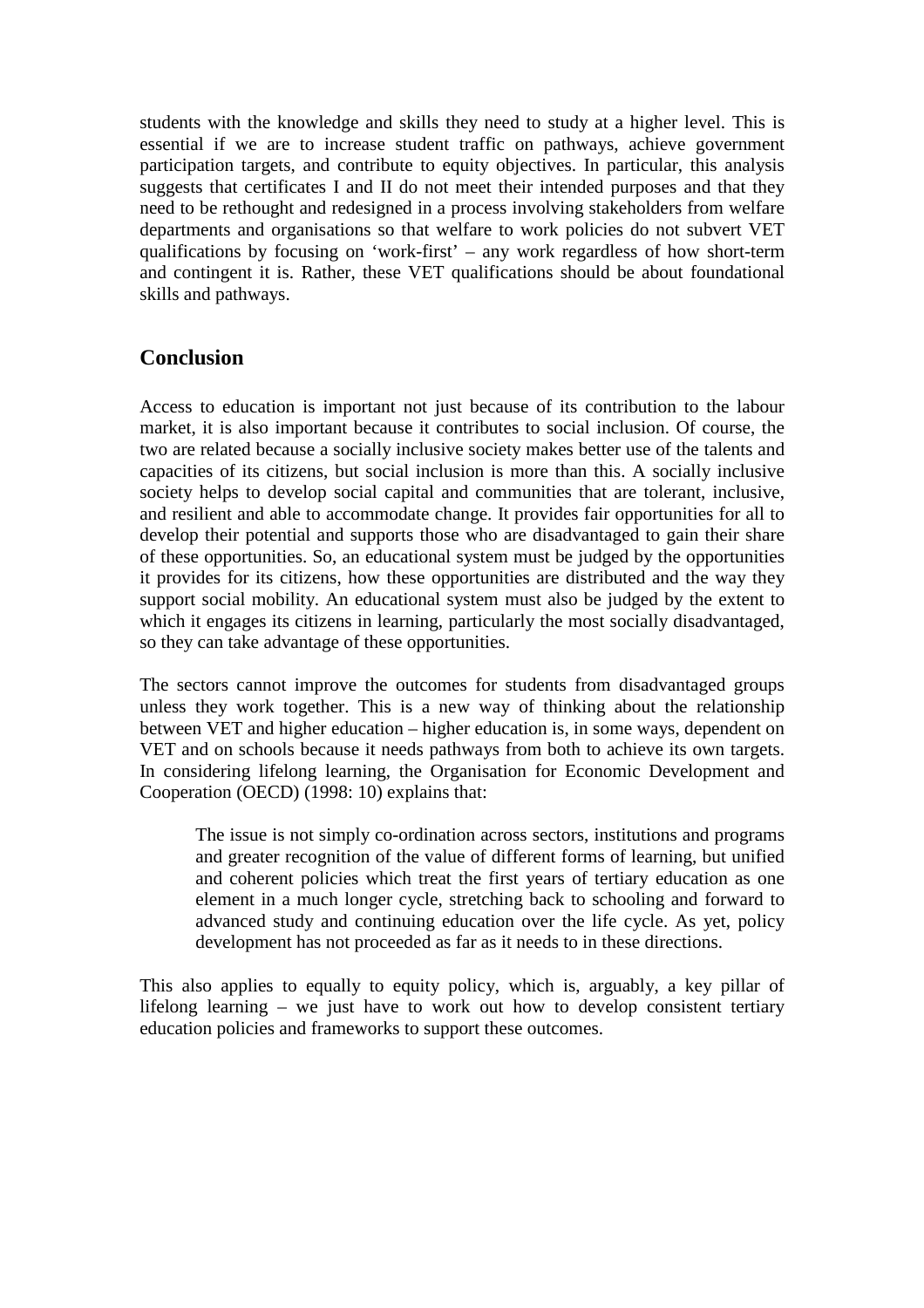### **Notes on Table 1: Participation rate of equity groups in HE in 2007 & VET in 2008 & proportion in general population**

**\*** The higher education participation rates and proportion in general population are from Bradley (2008: 28, Table 4), whereas the 2008 participation rates in VET are from NCVER (2008: Table 3)

^ The non-English speaking background category in higher education is defined as having arrived in Australia within the last 10 years from a non-English speaking country, while VET defines this as speaking a language other than English at home. The ABS (2008: 456) reports that 15.6% of people spoke a language other than English at home in 2006.

**^^** The Bradley (2008: 28) report, in discussing higher education, says this category 'Excludes profound and severe core activity limitation', whereas NCVER (2008: Table 3) includes impairment or long-term condition in this category. The ABS (2008: 341) says that 20% of the population reported a disability in 2003, and 6% 'had a profound or severe core activity limitation (sometimes or always needing assistance with self-care, mobility or communication)'. The ABS here includes the whole population, and not the usual reference range of 15 – 64 years that is usual for data on education and work.

# The NCVER reports on inner regional and outer regional, and remote and very remote. The inner and outer regional were combined to make one category and the remote and very remote were combined to make another category.

#### **Notes on Table 2: Share of qualification level by VET equity group in 2008**

#### **Source:** NCVER (2009: Table 5)

**\*** There are no data for SES in VET by each qualification level since 2001. Source: Foley (2007: 27, Table 3)

\*\* This includes 'outer regional, remote and very remote', but it does not include inner regional. The 'outer regional, remote and very remote' group is 19.4% of all VET students derived from NCVER (2009: Table 3).

#### **Notes on Table 3: Employment & further study outcomes for government funded TAFE graduates 2003 – 2009 # ^**

#### Source: NCVER (2009: Table 2)

**^** This table is restricted to reporting on government funded TAFE graduates, and not all VET that is reported (which includes all provider types and funding sources) because these data are only available from 2005 – 2009. In 2005, 31.6% of all VET graduates went on to further study compared to 35.1% for TAFE graduates, and in 2008 and 2009 the percentage of TAFE graduates going on to further study was around 2.6% and 3.3% higher in each year respectively than for all VET graduates (NCVER 2009: Table 2).

# There is a certain amount of 'elasticity' in the percentages reported here due to sampling variability. This is minimal for the outcomes reported for all graduates, and for graduates who were seeking anemployment related outcome. The outcomes are within 95% confidence interval levels (unless otherwise stated). See DEEWR (2009: 227) that explains the sampling variability and how it is calculated, and DEEWR (2009: 237 Table A2.8) that explains the possible variation for each reported percentage for government funded TAFE graduates from 2004 – 2008.

### **Notes on Table 4: Employment & further study outcomes for government funded TAFE graduates 2003 – 2008 aged between 15 – 19 years**

Source: 2001-2002 DEST (2006: Table A2.6); 2003 – 2007 DEEWR (2008: Table A2.12); 2008 DEEWR (2009: A21.2)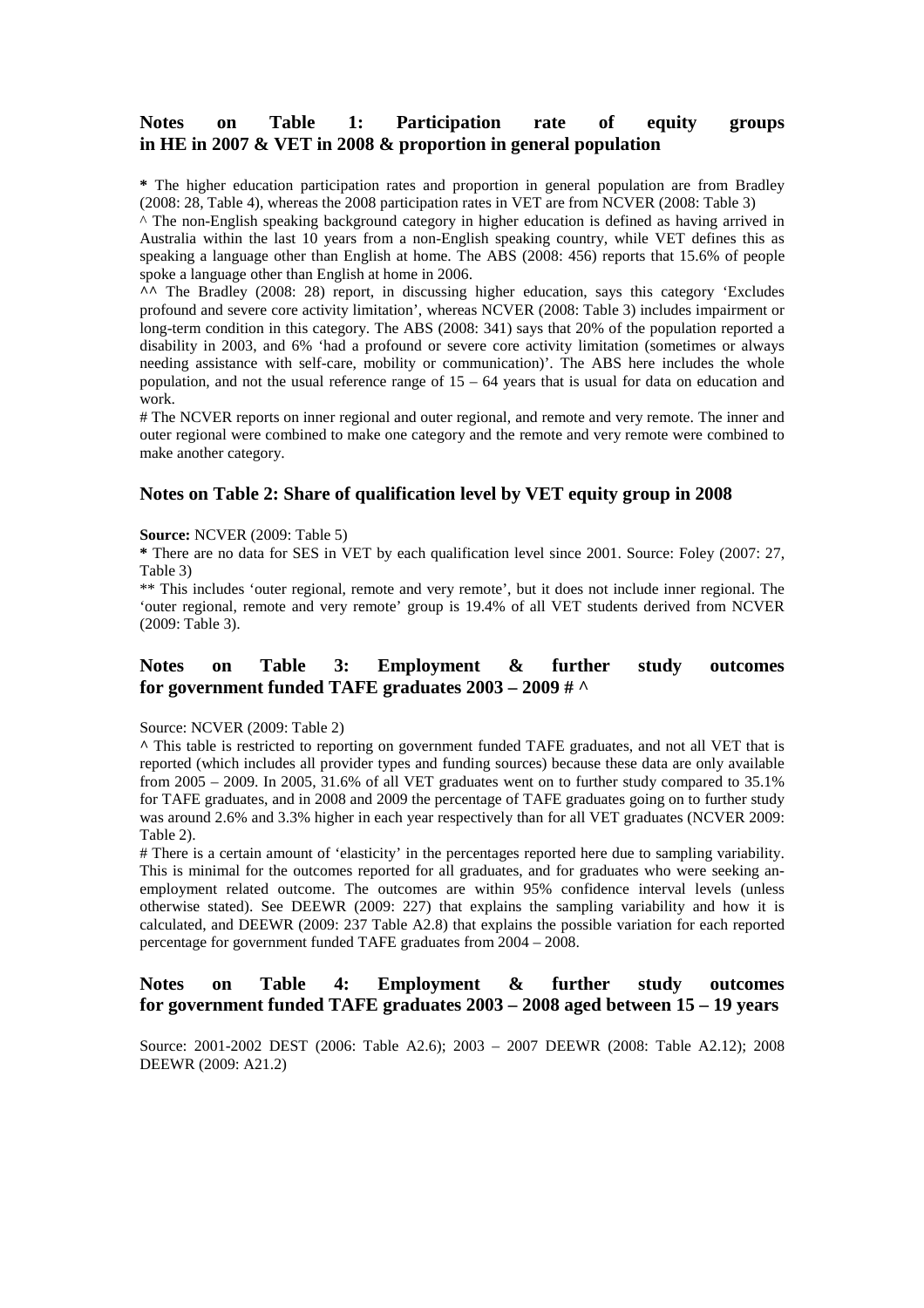### **References**

- Australian Bureau of Statistics (2008). *2008 Year Book Australia*. Canberra., ABS, <http://www.abs.gov.au/AUSSTATS/abs@.nsf/DetailsPage/1301.02008?OpenDo cument> viewed 13 June 2009
- Barnett, Kate and Spoehr, John (2008). *Complex not simple: The vocational education and training pathway from welfare to work*. Adelaide, National Centre for Vocational Education Research, <http://www.ncver.edu.au/publications/1987.html> viewed 30 August 2009.
- Bett, Denise, Doughney, James and Vu, Chau (2008). 'Fostering the dream in Melbourne's working-class west: Student aspiration, confidence and university entry', *Crossing Borders: Diversity in Higher Education, 17th Annual Education Access Network Conference*, Technische Universitat Berlin, 30 June - 2 July
- Bradley, Denise (Chair) (2008). *Review of Australian Higher Education Final Report*. Canberra, Department of Education, Employment & Workplace Relations, <http://www.deewr.gov.au/HigherEducation/Review/Documents/PDF/Higher%2 0Education%20Review\_one%20document\_02.pdf> viewed 8 March 2009.
- Brennan, John and Naidoo, Rajani (2008). 'Higher education and the achievement (and/or prevention) of equity and social justice ' *Higher Education* **56**(3): 287-302.
- Clark, Burton. R. (1960). 'The cooling-out function in higher education.' *American Journal of Sociology* **65**(6): 569-576.
- Commonwealth of Australia (2009). *Transforming Australia's Higher Education System*. Canberra, Department of Education, Employment and Workplace Relations, <http://www.deewr.gov.au/HigherEducation/Pages/TransformingAustraliasHESy stem.aspx> viewed 22 May 2009.
- Department of Education Employment and Workplace Relations (2008). *Annual National Report of the Australian Vocational Education and Training System 2007*. Canberra, DEEWR, <http://www.dest.gov.au/sectors/training\_skills/publications\_resources/profiles/an r\_vet\_2007.htm> viewed 14 August 2009.
- Department of Education Employment and Workplace Relations (2009). *Annual National Report of the Australian VET System 2008*. Canberra, DEEWR, <http://www.deewr.gov.au/Skills/Resources/Reports/Pages/ANR2008.aspx> viewed 22 January 2009.
- Department of Education Science and Training (2006). *Annual national report of the Australian Vocational and Technical Education system 2005*. Canberra, Department of Education, Science and Training, http://www.dest.gov.au/sectors/training\_skills/publications\_resources/profiles/ann ual\_national\_report\_australian\_vtesystem2005.htm.
- Foley, Paul (2007). *The socio-economic status of vocational education and training students in Australia*. Adelaide, National Centre for Vocational Education Research, <http://www.ncver.edu.au/publications/1690.html> viewed 7 April 2009.
- Grubb, W. Norton (2006). 'Vocationalism and the differentiation of tertiary education: lessons from US community colleges.' *Journal of Further and Higher Education* **30**(1): 27-42.
- Karmel, Tom (2007). *Vocational education and training and young people: Last but not least*. Adelaide, National Centre for Vocational Education Research, http://www.ncver.edu.au/publications/1736.html.
- Karmel, Tom (2008). *What has been happening to vocational education and training diplomas and advanced diplomas?* Adelaide, National Centre for Vocational Education Research, <http://www.ncver.edu.au/publications/2090.html> viewed 9 February 2009.